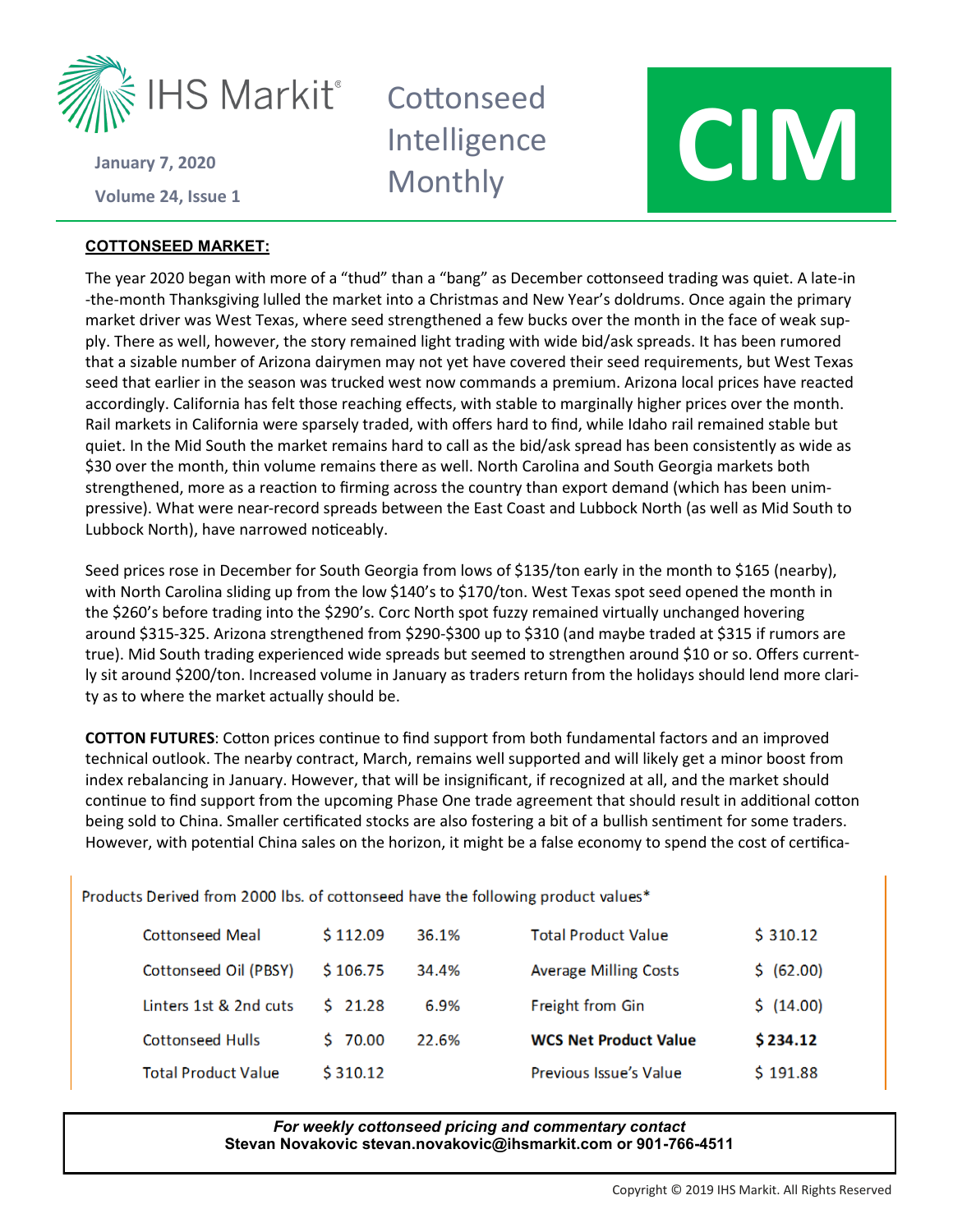**Volume 24, Issue 1 January 7, 2020 Cottonseed** 



tion at this time. If the trade deal does not work, then we would expect certificated stocks to increase rather quickly before March delivery.

**CIM** 

**COTTON HARVEST**: USDA's final *Crop Progress* report of 2019 on December 9 had cotton harvest nationally at 89 percent completed, without comparison to the five-year average. Arkansas and Louisiana were reported 100 percent complete, with Kansas and Texas the furthest behind at 82 percent each. Ginnings, however, are substantially ahead of the last few years. Bales ginned this crop year are over 15.6 million, 22 percent ahead of the three-year average of 12.8 million bales ginned. Texas leads the way at 5.4 million bales, with Georgia a distant second at 2.2 million bales ginned. The next *Cotton Ginnings* report is to be released January 10.

**COTTONSEED BALANCE SHEET**: IEG Vantage adopted USDA's 2019/20 forecast for cottonseed supply and demand released November 13. Beginning stocks forecast was unchanged for the crop year beginning August 1 at 477 thousand tons. USDA forecasts production down to 6.5 million tons, a decrease of four percent from 6.8 million tons last month, but still 15 percent higher than 2018/19 production and marginally above 2017/18.

IEG Vantage is forecasting US all cotton production at 20.1 million bales in the January report, 60,000 bales below last month but, if realized, would be 1.8 million bales above last year. Increases in Virginia and Alabama tempered reductions in Missouri, Tennessee, Arkansas and Louisiana. The all-cotton yield is forecast to average 773 pounds per acre, which is down two pounds from last month and, if realized, would be 91 pounds below last year. Upland production is forecast at 19.4 million bales, which was down 60,000 from last month and American-Pima production is forecast at 726,000 bales, which was unchanged from last month.

US export sales for the week ending December 26 netted 261,500 (246,200 Upland, 15,300 Pima) bales, a 69 percent increase from the previous week and 20 percent increase from the four-week average. There were 20,300 (19,400 Upland, 900 Pima) bales sold for new crop position. For current crop, there were 293,600 (227,900 Upland, 15,700. Pima) bales in new sales and 32,300 (31,800 Upland, 500 Pima) bales cancelled. China made up 22,000 of the upland cancellations. For current crop, the most active buyers were Vietnam 105,200 (101,300 Upland, 900 Pima), Turkey 38,300 (36,100 Upland, 2,200 Pima), Pakistan 34,100 (32,800 Upland, 1,300 Pima), and Malaysia 16,200 (16,200 Upland, 0 Pima) bales. There were 230,800 (224,500 Upland, 6,300 Pima) bales shipped. Shipments remain about 15 percent ahead of last year and 28 percent ahead of the five-year average. Commitments remain seven percent ahead of last year.

| Cottonseed Supply & Demand (1,000 tons) | <b>USDA</b> | <b>IEG</b> | <b>USDA</b> | <b>IEG</b> |         |         |
|-----------------------------------------|-------------|------------|-------------|------------|---------|---------|
| <b>Year begins August 1</b>             | 2016/17     | 2017/18    | 2018/19     | 2018/19    | 2019/20 | 2019/20 |
| <b>Beginning Stocks</b>                 | 391         | 400        | 451         | 451        | 477     | 477     |
| <b>Imports</b>                          | 51          | 0          | 1           | 1          | 2       | 2       |
| Production                              | 5,369       | 6,422      | 5,631       | 5,631      | 6,453   | 6,453   |
| <b>Total Supply</b>                     | 5,811       | 6,822      | 6,083       | 6,083      | 6,932   | 6,932   |
| Crush                                   | 1,769       | 1,854      | 1,760       | 1,760      | 1,850   | 1,850   |
| Exports                                 | 342         | 478        | 387         | 387        | 450     | 450     |
| Feed, Seed, & Residual                  | 3,300       | 4,039      | 3,458       | 3,458      | 4,200   | 4,200   |
| <b>Total Disappearance</b>              | 5,411       | 6,371      | 5,605       | 5,605      | 6,500   | 6,500   |
| <b>Ending Stocks</b>                    | 400         | 451        | 477         | 477        | 432     | 432     |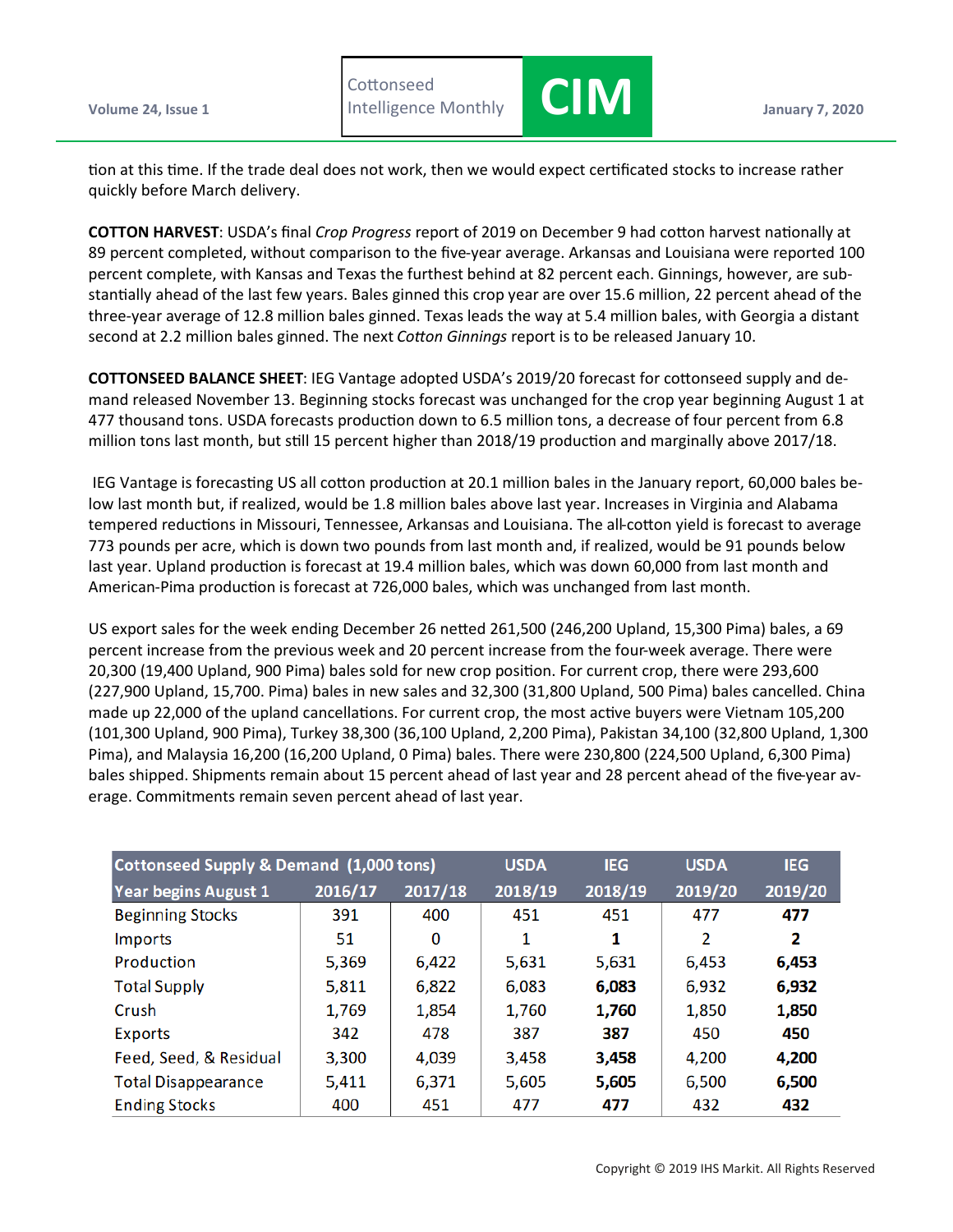

| <b>Cottonseed fob points</b>                      |          |          |          |     |                                      |                  |  |
|---------------------------------------------------|----------|----------|----------|-----|--------------------------------------|------------------|--|
|                                                   |          |          |          |     | <b>Bid Offer Trade Change Yr Ago</b> |                  |  |
| <b>Southeast</b>                                  | (\$/ton) |          |          |     |                                      |                  |  |
| North Carolina                                    | Spot     |          |          | 170 | 15 <sub>o</sub>                      | 152o             |  |
|                                                   | JFM      | 175      | 190      |     | n/a                                  | n/a              |  |
|                                                   | Ja-Ag    | 190      |          |     | 2b                                   | <b>1620</b>      |  |
| South Georgia                                     | Spot     |          |          | 165 | $-2t$                                | 150o             |  |
|                                                   | Jan      | 170      | 175      |     | n/a                                  | n/a              |  |
|                                                   | Ja-Ag    |          |          |     | n/a                                  | n/a              |  |
|                                                   | Fb-Mr    |          |          |     | n/a                                  | n/a              |  |
| Mid-South                                         |          |          | (5/ton)  |     |                                      |                  |  |
| Memphis North                                     | JFM      | 190      | 225      |     | unc                                  | n/a              |  |
|                                                   | Ja-Ag    |          | 240      |     | n/a                                  | n/a              |  |
| Missouri Bootheel                                 | Spot     | 193      | 201      |     | 60                                   | 182 <sub>o</sub> |  |
|                                                   | Ja-Ag    | 215      | 245      |     | 50                                   | 200 <sub>o</sub> |  |
| Southwest                                         |          | (\$/ton) |          |     |                                      |                  |  |
| West Texas - Lubbock North                        | Spot     |          |          | 290 | 3t                                   | 230 <sub>o</sub> |  |
| <b>Far West</b>                                   |          |          | (\$/ton) |     |                                      |                  |  |
| Arizona                                           | Spot     |          | 315      | 310 | 2 <sub>o</sub>                       | 287o             |  |
|                                                   | Dc-Ja    |          | 315      |     | n/a                                  | 287 <sub>o</sub> |  |
| Pima California                                   | Ja-Fb    |          | 305      |     | n/a                                  | n/a              |  |
| $b = bid o = offer t = trade n/a = not available$ |          |          |          |     |                                      |                  |  |

## Figure 1 **Leading cotton importers**



Note: 1 bale = 480 pounds.

Source: USDA, World Agricultural Supply and Demand Estimates reports.